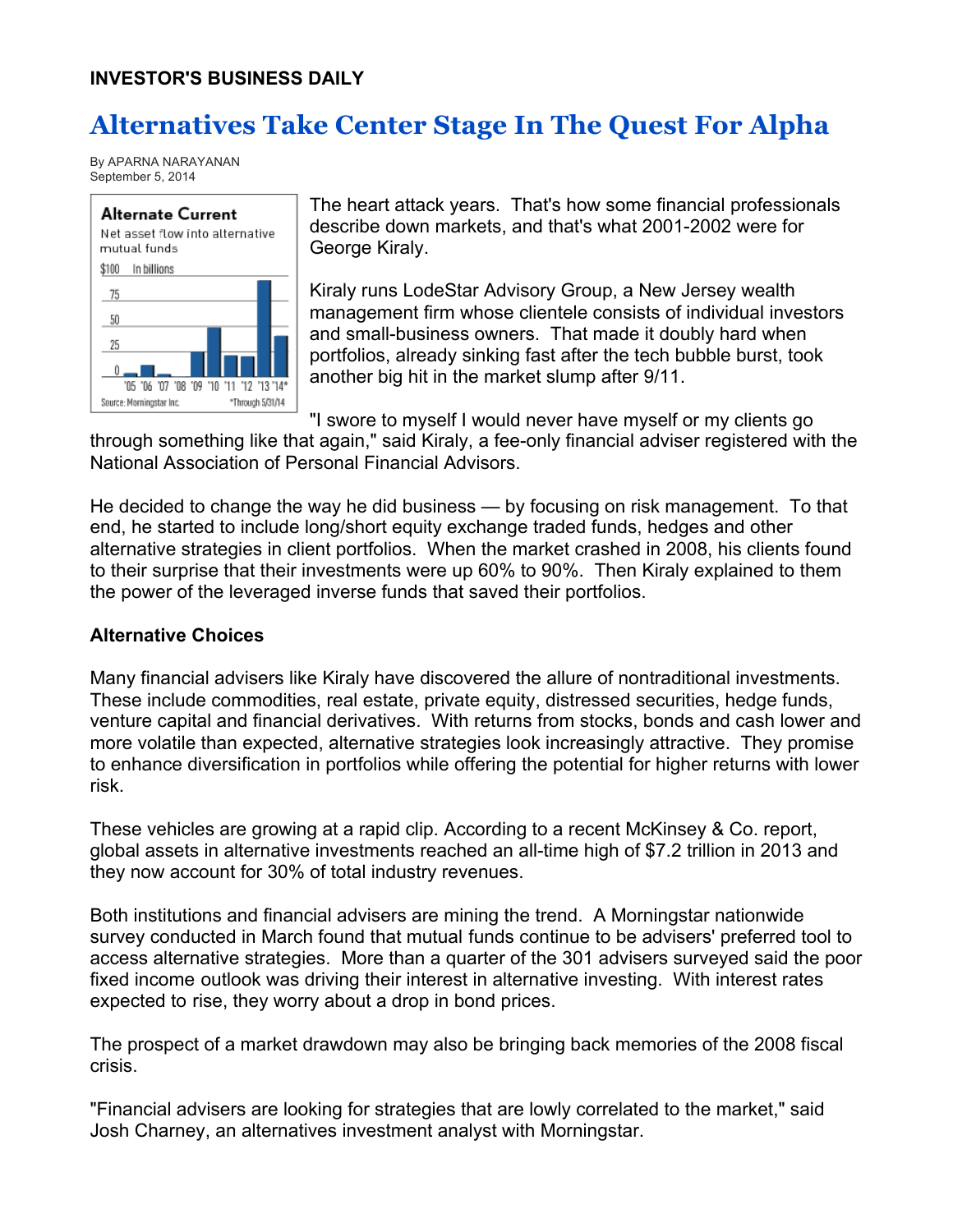And alternatives fit the bill. A low correlation among asset classes benefits portfolios: because the investments don't perform in the same way under the same market conditions, poor performance in one can be offset by a better showing in another. For example, in the bear market of 2007 to 2009, returns on alternative investments were down 12% on average, while broad stock market returns plunged 39%. Bond market returns rose 5% in the same period.

In seeking out alternative strategies, financial advisers also may be copying institutional investors, Charney added. That's true for Carl Macko, president of Synergy Capital Management in Atlanta. "I look at what the big operators do," the fee-only, NAPFA-registered financial adviser said about his use of nontraditional asset classes. "I have been able to replicate that for some of my clients." Macko started to use alternative investments five years ago, after the 2008-09 market shock. He is cautious with their use, holding Pimco CommoditiesPLUS Strategy and Dreyfus Global Real Estate Securities at 5% to 10% weightings in moderate growth portfolios.

PCLAX, a hybrid fund, invests in commodity futures backed by an actively managed, lowvolatility portfolio of fixed income instruments. While the commodities component offers diversification in relation to stocks and bonds, the bond element is designed to accentuate returns, Macko explained. DRLIX invests in domestic and international real estate investment trusts (REITs), including shopping malls, rentals and storage facilities. REITS offer a way for small investors to invest as a group in commercial real estate, which may otherwise be financially out of reach.

Macko admits that mention of nontraditional investments makes some clients nervous. The complex nomenclature — terms such as "managed futures" and "market neutral" abound can intimidate mom-and-pop investors. These vehicles also have relatively high fees, which the Morningstar survey found was a sticking point with financial advisers. And with returns for many alternative products lagging gains in the broader stock market, enthusiasm for the segment may be cooling.

Notwithstanding the limitations, Macko said he explains to his clients: "Having a small portion of alternative investments in a broad-based portfolio, you will be able to sleep better at night."

For Kiraly, ETFs provide a way to pursue alternative strategies. He uses ProShares Large Cap Core Plus (CSM) and ProShares Short 7-10 Year Treasury (TBX). A long-short equity fund, CSM aims to profit both from price gains in the long positions and price declines in the short positions. Kiraly uses TBX, an inverse bond fund, to short Treasuries, so his clients profit from declines in bond prices.

"It's all about risk management," Kiraly said. While inverse leveraged funds prevented losses in his clients' portfolios in 2008, he said he would only ever use them for a short-term play in bear markets.

As institutions' and advisers' appetite for alternatives grows, many of the newer funds require minimum investments of only a few thousand dollars. This has opened up the liquid alternatives space to smaller investors. Not surprisingly then, alternative investments now have a permanent spot in some advisers' financial toolbox.

"We almost had a 100% correlation across all asset classes in 2008," said Kiraly. "The only things that buffered that, were these alternative ETFs. They just performed remarkably well."